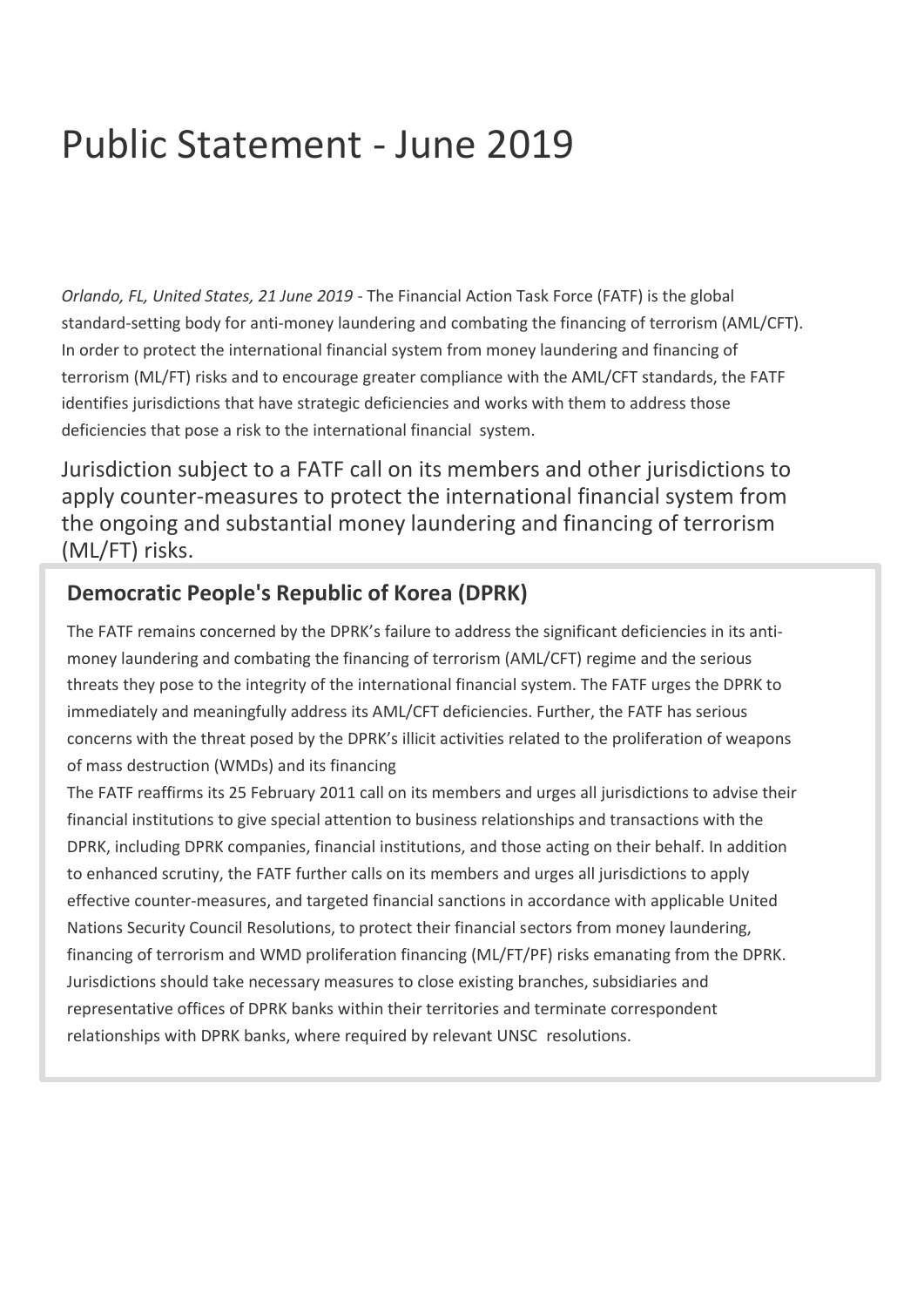Jurisdiction subject to a FATF call on its members and other jurisdictions to apply enhanced due diligence measures proportionate to the risks arising from the jurisdiction.

## **Iran**

In June 2016, the FATF welcomed Iran's high-level political commitment to address its strategic AML/CFT deficiencies, and its decision to seek technical assistance in the implementation of the Action Plan. Given that Iran provided that political commitment and the relevant steps it has taken, the FATF decided in February 2019 to continue the suspension of counter-measures.

In November 2017, Iran established a cash declaration regime. In August 2018, Iran has enacted amendments to its Counter-Terrorist Financing Act and in January 2019, Iran has also enacted amendments to its Anti-Money Laundering Act. The FATF recognises the progress of these legislative efforts. The bills to ratify the Palermo and Terrorist Financing Conventions have passed Parliament, but are not yet in force. As with any country, the FATF can only consider fully enacted legislation. Once the remaining legislation comes fully into force, the FATF will review this alongside the enacted legislation to determine whether the measures contained therein address Iran's Action Plan, in line with the FATF standards.

Iran's action plan expired in January 2018. In June 2019, the FATF noted that there are still items not completed and Iran should fully address: (1) adequately criminalizing terrorist financing, including by removing the exemption for designated groups "attempting to end foreign occupation, colonialism and racism"; (2) identifying and freezing terrorist assets in line with the relevant United Nations Security Council resolutions; (3) ensuring an adequate and enforceable customer due diligence regime; (4) clarifying that the submission of STRs for attempted TF-related transactions are covered under Iran's legal framework; (5) demonstrating how authorities are identifying and sanctioning unlicensed money/value transfer service providers; (6) ratifying and implementing the Palermo and TF Conventions and clarifying the capability to provide mutual legal assistance; and (7) ensuring that financial institutions verify that wire transfers contain complete originator and beneficiary information.

The FATF decided at its meeting this week to continue the suspension of counter-measures, with the exception of the FATF calling upon members and urging all jurisdictions to require increased supervisory examination for branches and subsidiaries of financial institutions based in Iran, in line with the February 2019 Public Statement.

While acknowledging the progress that Iran made including with the passage of the Anti-Money Laundering Act, the FATF expresses its disappointment that the Action Plan remains outstanding. The FATF expects Iran to proceed swiftly in the reform path to ensure that it addresses all of the remaining items by completing and implementing the necessary AML/CFT reforms.

If by October 2019, Iran does not enact the Palermo and Terrorist Financing Conventions in line with the FATF Standards, then the FATF will require introducing enhanced relevant reporting mechanisms or systematic reporting of financial transactions; and increased external audit requirements for financial groups with respect to any of their branches and subsidiaries located in Iran. The FATF also expects Iran to continue to progress with enabling regulations and other amendments.